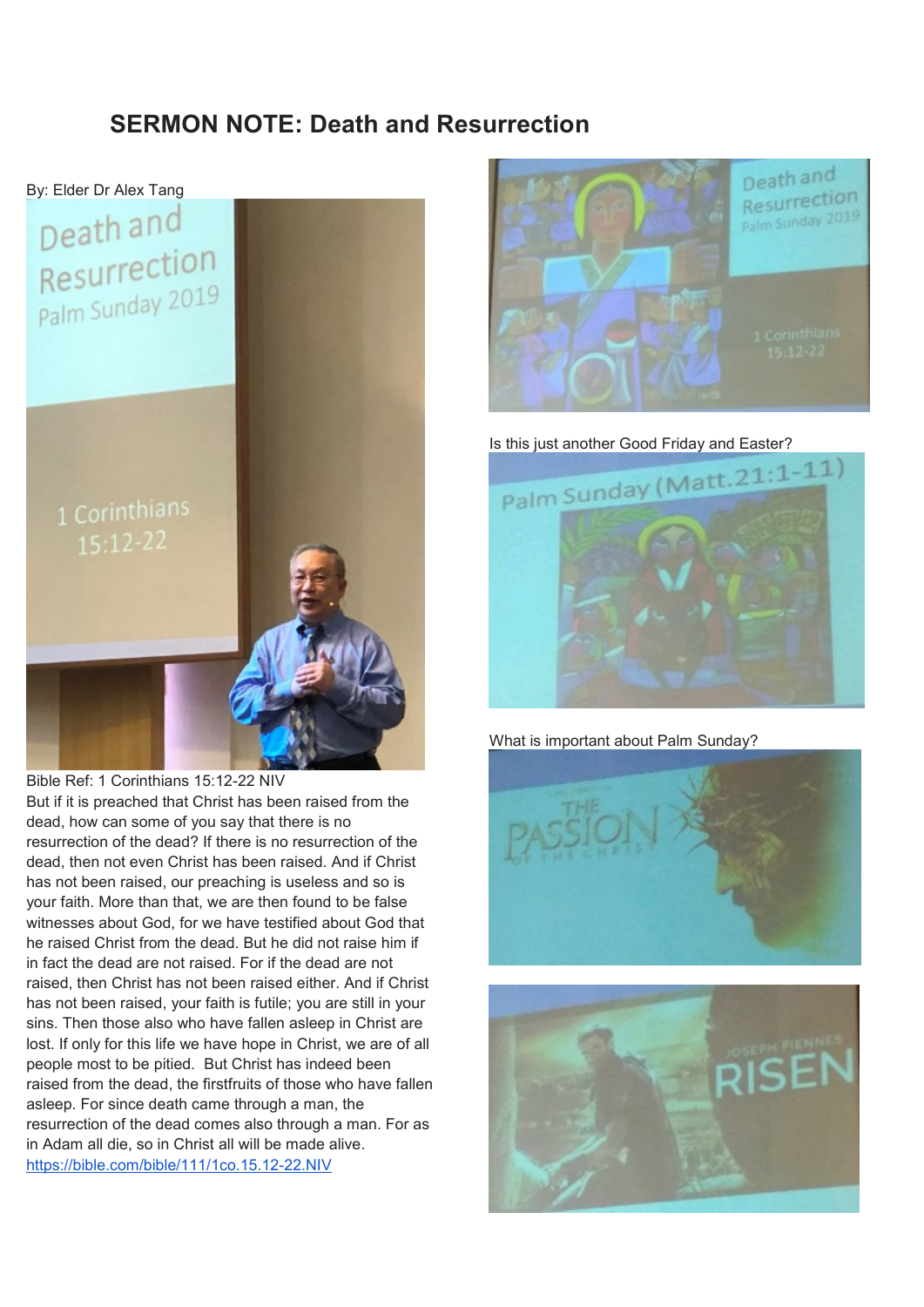This new movie above to about finding the truth if JESUS is risen.



#### 1 Corinthians 15v12-22

If CHRIST was not raised from death, our worship and preaching all became useless.

## "If Christ has not risen..."

- . Our preaching is useless (v.14a)
- . Our faith is futile (v.14b)
- . Our faith is future (v.15)
- 
- · Christ is dead (v.16)
- . Christ is dead (v.10)<br>• We are still dead in our sins (v.17)
- . We are still<br>. The dead remains dead (v.18)
- . We are to be pitied (v.19)

#### BUT, if CHRIST is Risen

### "But Christ has risen...

- Our preaching is useful (v.14a)
- . Our faith is fruitful (v.14b)
- . Our faith is the company of the U.15)
- Christ is alive (v.16)
- Christ is alive (v.10)<br>- We are no longer dead in our sins (v.17)
- \* The dead will live again (v.18)
- . We are to be envied (v.19)



s depicted in "He Is Risen," a ing by contemporary

# Seven Resurrection Truths

Seven Resurrection Truths

1. Christ is alive  $(x.16)$ 

John 20:24-29 (NR/)<br>24 Now Thomas (elso known as Didwnus), one of the Twelve, was not<br>24 Now Thomas (elso known as Didwnus), one other disciples told him John 20:24-29 (NN)<br>24 Now Thomas (also known as Didymus), one of the Twelve, was not<br>25 So the other disciples told him.<br>with the disciples when Jesus came. 25 So the other disciples told him.

24 Now Thomas when Jesus came. 23 SD Williams<br>with the disciples when Jesus came. 23 SD Williams in his hands and put my<br>we have seen the Lord!"<br>But he said to them. "Unless I see the nall marks in his side, I will not with the use of the Lord!"<br>"We have seen the Lord!"<br>But he said to them, "Unless I see the nall marks in his side, I will not<br>finger where the nails were, and put my hand into his side, I will not

#### John 20:24-29 NIV

Now Thomas (also known as Didymus ), one of the Twelve, was not with the disciples when Jesus came. So the other disciples told him, "We have seen the Lord!" But he said to them, "Unless I see the nail marks in his hands and put my finger where the nails were, and put my hand into his side, I will not believe." A week later his disciples were in the house again, and Thomas was with them. Though the doors were locked, Jesus came and stood among them and said, "Peace be with you!" Then he said to Thomas, "Put your finger here; see my hands. Reach out your hand and put it into my side. Stop doubting and believe." Thomas said to him, "My Lord and my God!" Then Jesus told him, "Because you have seen me, you have believed; blessed are those who have not seen and yet have believed."

<https://bible.com/bible/111/jhn.20.24-29.NIV>



7 Biblical Truths that CHRIST is Alive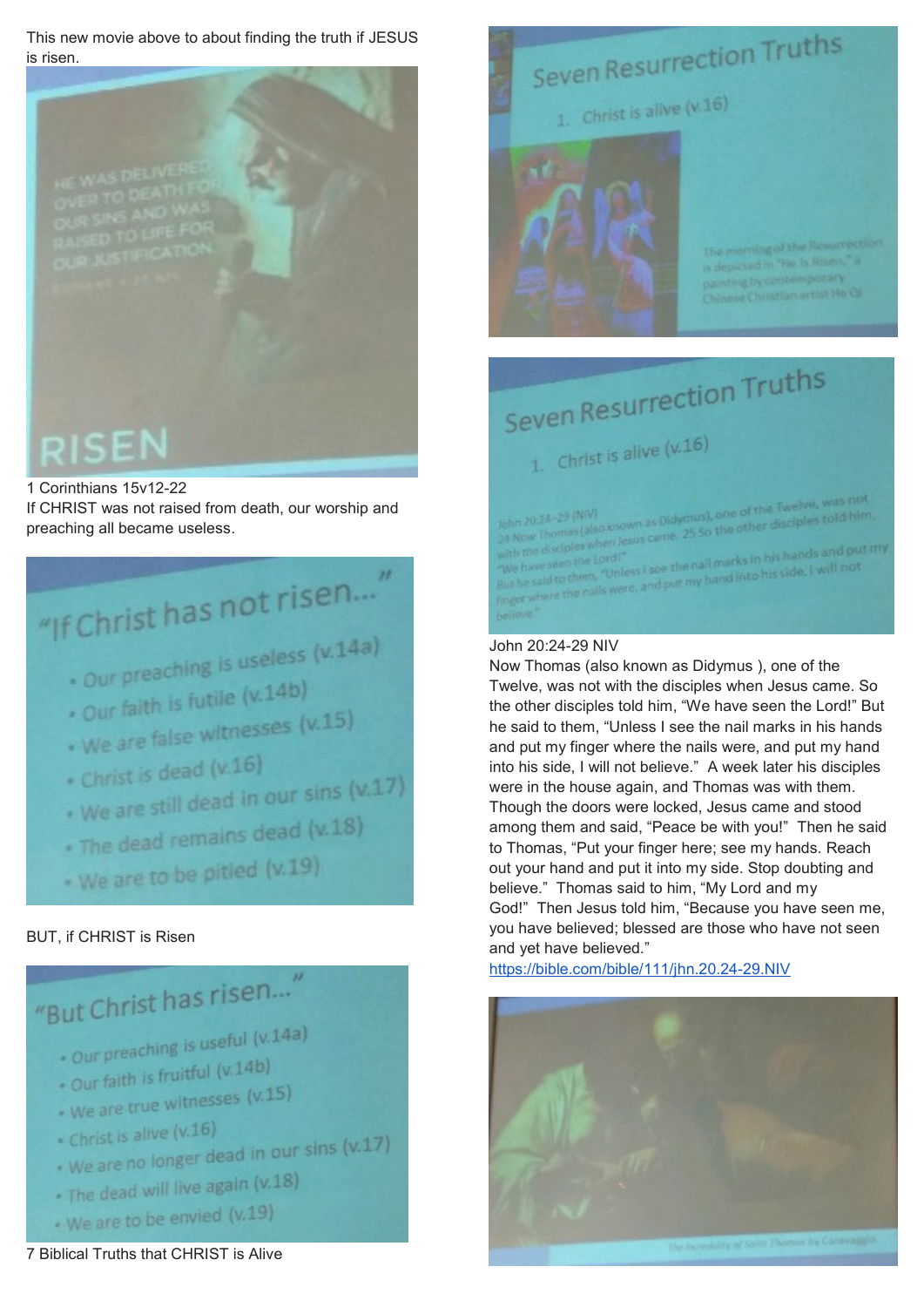

Because HE is alive, we can have a real truth relationship with HIM.

## Seven Resurrection Truths

1. Christ is alive  $(x.16)$ 

- 1. Christ is alive  $(x,16)$ <br>2. Our preaching is beneficial  $(x,14a)$
- 

1 Corinthians 15:3-6 (NIV)<br>3 For what I received I passed on to you as of first importance: that<br>3 For what I received I passed on to you as of first importance: the inthians 15:3-6 (NIV)<br>what I received I passed on to you as of first importance was<br>t died for our sins according to the Scriptures, 4 that he was<br>died for our sins according to the seconding to the r what I received it pactording to the Scriptures,"<br>st died for our sins according to the coording to the<br>ed, that he was raised on the third day according then to the and for our sins according the third day according to the<br>that he was raised on the third day according to the<br>les. S. and that he appeared to more than five hundred of d, that he was raised on the do Cephas, and then to the<br>tures, S and that he appeared to Cephas, and then bundred of the<br>ye. 6 After that, he appeared to more than five hundred of the Senptures, S and that he appeared to more than five hundred using<br>Twelve. 6 After that, he appeared to more than five hundred using<br>brothers and sisters at the same time, most of whom are still living. brothers and sisters at the same.<br>though some have fallen asleep.

#### 1 Corinthians 15:3-5 NIV

For what I received I passed on to you as of first importance : that Christ died for our sins according to the Scriptures, that he was buried, that he was raised on the third day according to the Scriptures, and that he appeared to Cephas, and then to the Twelve.

<https://bible.com/bible/111/1co.15.3-5.NIV>



JESUS appeared first to Marie Magdalene



### Mary Magdalene

First true witness of the risen Christ<br>+ First true witness of the risen Christ

- Not a former prostitute
- . Not a former prosumer
- 
- Had seven demons driven call<br>- Mary was one of the women who traveled<br>- Mary was one of the women who traveled Wary was one 8:2-3) with Jesus (Luke of Law)
- burial
- buriat<br>+ John portrays Mary Magdalene as the first John portrays Mary Wingdom the apostles



You can't unseen the Arrow between E and X, Ex in picture.



Your see the arrow between a to z